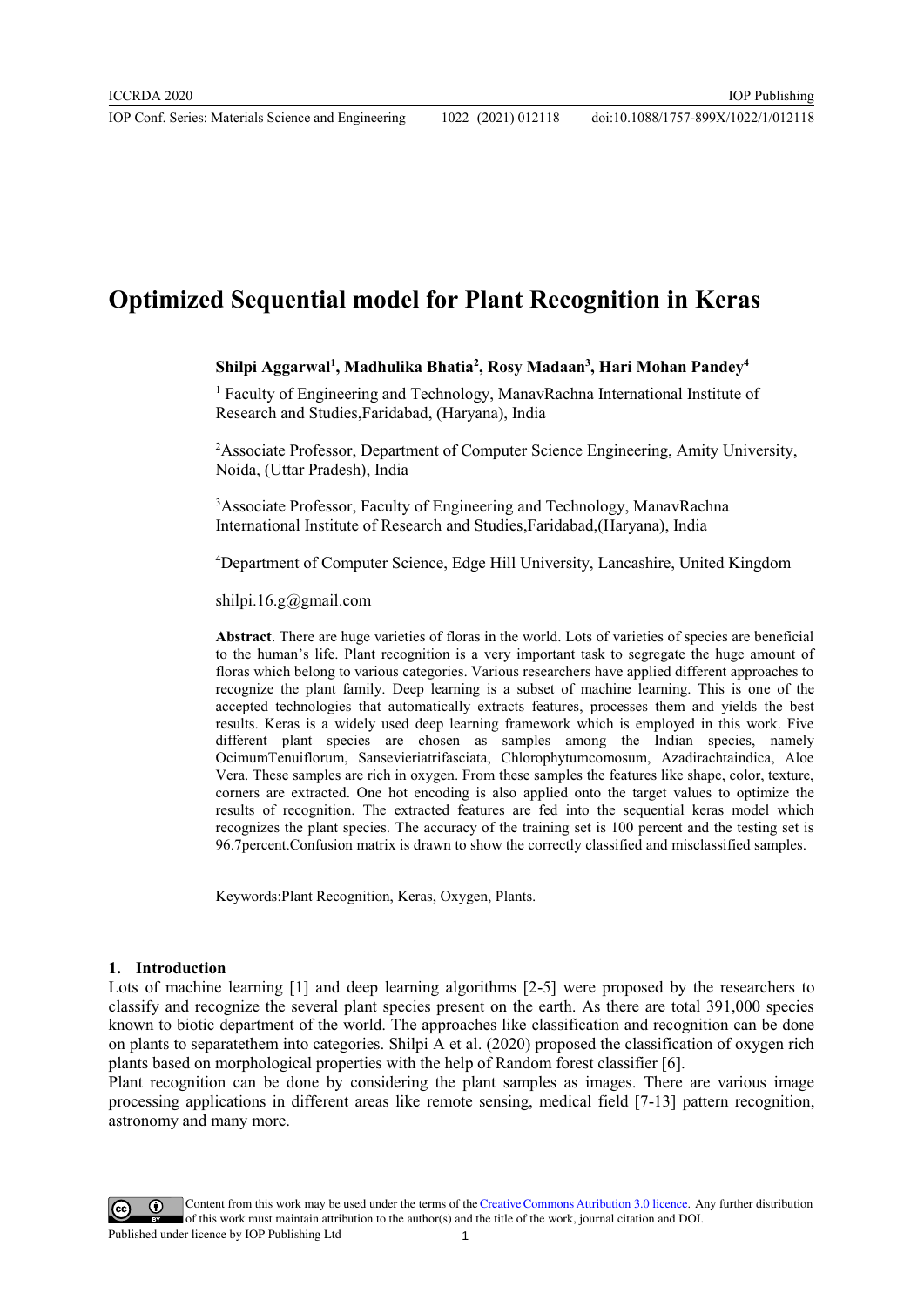Guillermo L et al. (2016) proposed a deep learning model for plant recognition using morphological patterns. He analyzes the model by simple visualizing techniques [14]. Pacifico, L. et al. (2019) applied different classification algorithms to recognize the plant species based on texture, color and shape features [15].The observed gaps in the work done by the researchers is that the dataset belongs to normal plant species. As far as the plant recognition is concerned, it must be beneficial to the mankind. That's why in this work the dataset is self-collected plant images which are having most significant importance to the human's life. This dataset is chosen due to the extremely rise in pollution. All the plants are selected due to their antioxidant properties, absorbent of harmful gases (carbon monoxide, xylene, formaldehyde) present in the atmosphere. The variance on plants due to pollution can be shown by SSIM Technique[16].

Contribution of this work is as follows:

• The features (shape, color,texture,corners) are extracted from the 150 sample images(OcimumTenuiflorum, Sansevieriatrifasciata, Chlorophytumcomosum,Azadirachtaindicaand Aloe Vera) by using image processing techniques in MATLAB 2019a.

• Then these features are inserted into the keras sequential model to recognize the plant species belongs to 5 different categories.

These five different species are very precious to the environment due to their positive properties.

The workflow of this paper is divided into several sections. First section consists of introduction and the background study. Second section comprises of materials and methods required for the work implementation. Third section contains the results and analysis of the model. At last, conclusion winds up the paper.

# **2. Materials and Methods**

### *2.1. Dataset*

The image dataset is taken from the oxygen rich plants which are collected from the Indian species as shown in Table 1.The details of the samples are shown in Table 2. Due to easy availability of these sample species and various beneficial remarks of these samples attracted to put into research. Holy Basil is having antioxidant effects. SansevieriaTrifasciata suck up the carbon monoxide from the atmosphere.

| Sample<br>No. | <b>Scientific Names</b> | Common<br><b>Names</b> |
|---------------|-------------------------|------------------------|
| $\mathbf{1}$  | OcimumTenuiflorum       | <b>Holy Basil</b>      |
| 2             | SansevieriaTrifasciata  | Snake                  |
| 3             | ChlorophytumComosum     | Spider                 |
|               | AzadirachtaIndica       | Neem                   |
| 5             | Aloe Vera               | Indian                 |
|               |                         | Aloe                   |

# **Table 1**Names of the Samples

**Table 2**Information about no. of samples and capturing device.

| Total numbers of | ImageAcquisition                    |  |
|------------------|-------------------------------------|--|
| samples          | Device                              |  |
| 150 RGB images   | Digital camera having               |  |
|                  | Megapixel<br>12.1                   |  |
|                  | resolutions of 4000<br>$\mathbf{x}$ |  |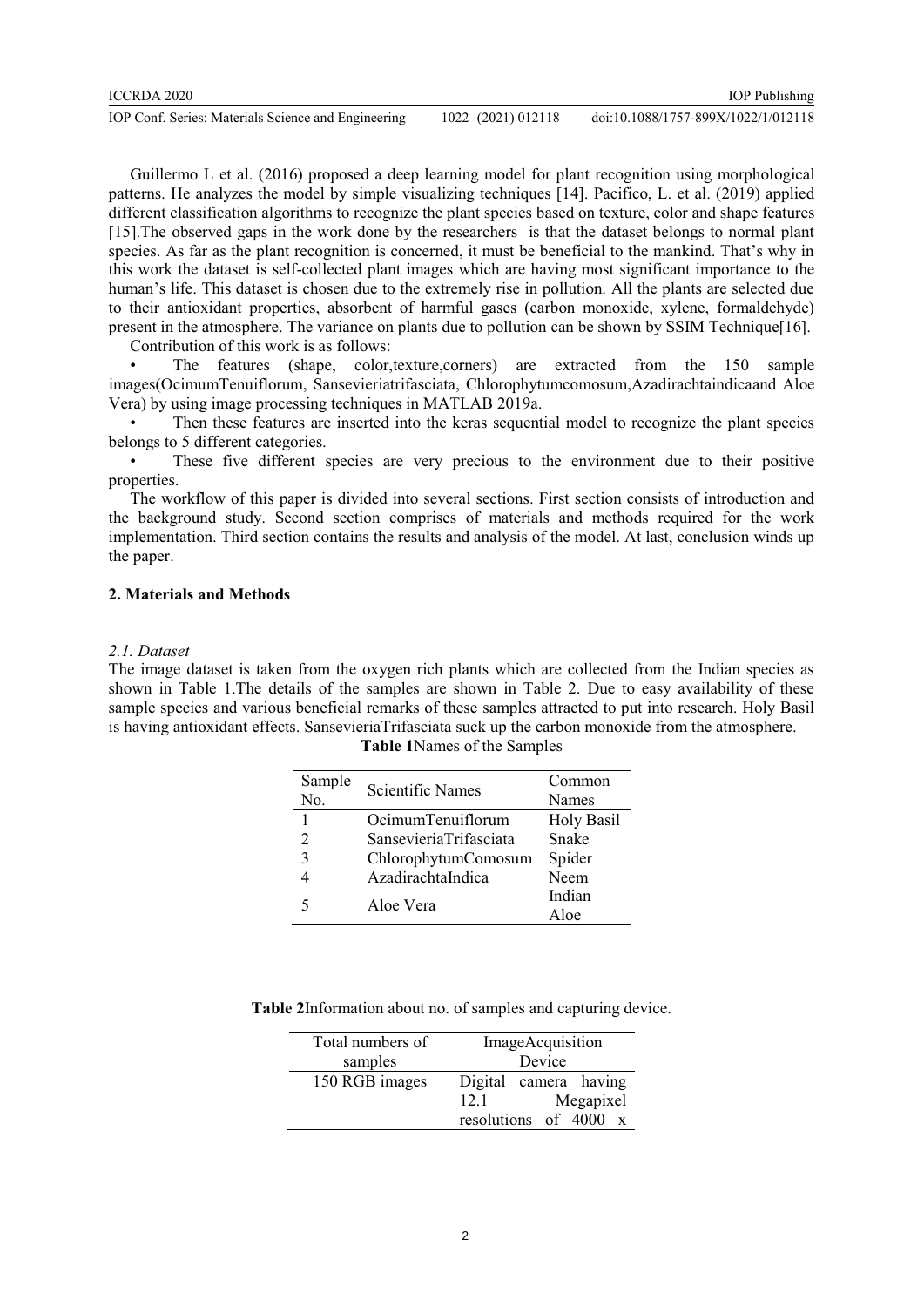#### doi:10.1088/1757-899X/1022/1/012118

3000 pixels.

ChlorophytumComosum also decontaminates the air and absorbs carbon monoxide and formaldehyde and xylene from the air. AzadirachtaIndica being a medicinal plant, used in heal many problems like liver problems, loss of appetite, gingivitis etc. Aloe Vera is having antioxidant and antibacterial properties. It protects from ultra violet rays.

#### 2.2 *FeatureExtraction*

The features like shape color, texture, corners are extracted from the image samples as shown in Figure 1. These features are drawn with help of image processing techniques by using MATLAB 2019a. First, consider the texture feature. This belongs to the fluctuation in the intensities of gray level. The method called gray level co-occurrence matrix (GLCM) is used. 16 GLCM is created. Statistics like Contrast, homogeneity, correlation, energy gets calculated. Then the average value is taken into consideration. Secondly, the shape dimensions namely area, perimeter, minor axis length major axis length are calculated using the algorithm[17].Thirdly, Maximum of Red, green and Blue Color values are calculated from the RGB image samples. Fourthly, corners and valid corners are calculated by using Harris- Stevens algorithm [18].

### *2.3 One Hot Encoding*

Pre-processing can be done by encoding. Generally, encoding schemes are used in case of categorical data. After encoding, the data converts in the form of 0's and 1's. In this work, one hot encoding scheme is applied on the target values. These values are the five distinct classes of sample species. As the encoding procedure comes to an end, the species belong to first category takes the form of  $[1\ 0\ 0\ 0\ 0]$ , second category's form is [0 1 0 0 0] and so on. Here the position of 1's shows the class of species.



**Figure 1**Feature extraction of input samples images belongs to five different species.

#### *2.4 Proposed Keras Sequential Model*

Keras is predominantly used framework of deep learning .Basically, various layers combined to form a model.A Sequential Model is implemented in keras which recognizes the plant belong to different five categories. The flow of the model is shown in Figure 2. The features are fed into the fully connected layer that is the dense layer. There are two dense layers and after that that sigmoid layer is there.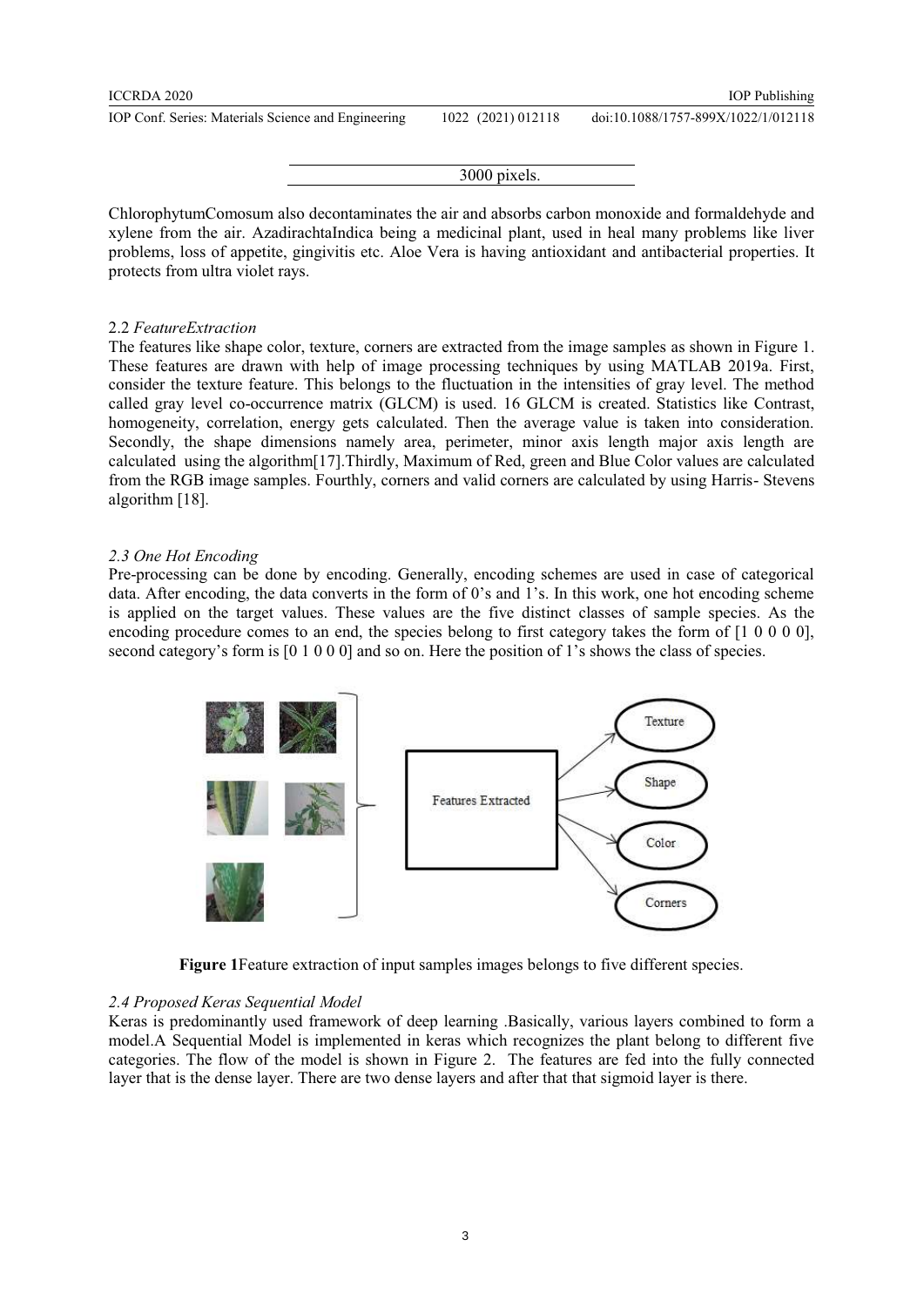doi:10.1088/1757-899X/1022/1/012118



**Figure 2 Layers included in Sequential Keras Model** 

There is sequence of steps that has been followed to achieve the aim are shown in Figure 3. As explained in the figure 3, starting from importing the required libraries like Keras, pandas, numpy, sklearn, matplotlib then read the features data collected from the input image samples. Then apply one hot encoding on the target values. After dividing the dataset into independent and dependent attributes, split the attributes into training data and test data. Further scale the features and apply the sequential model in keras. After that add two dense layers and one sigmoid layer. Then optimize the model by using Stochastic Gradient Decent. Then fit the model with epochs value to 500. The training and testing accuracy is evaluated as 100%.



**Figure 3 Working flow of the Model.**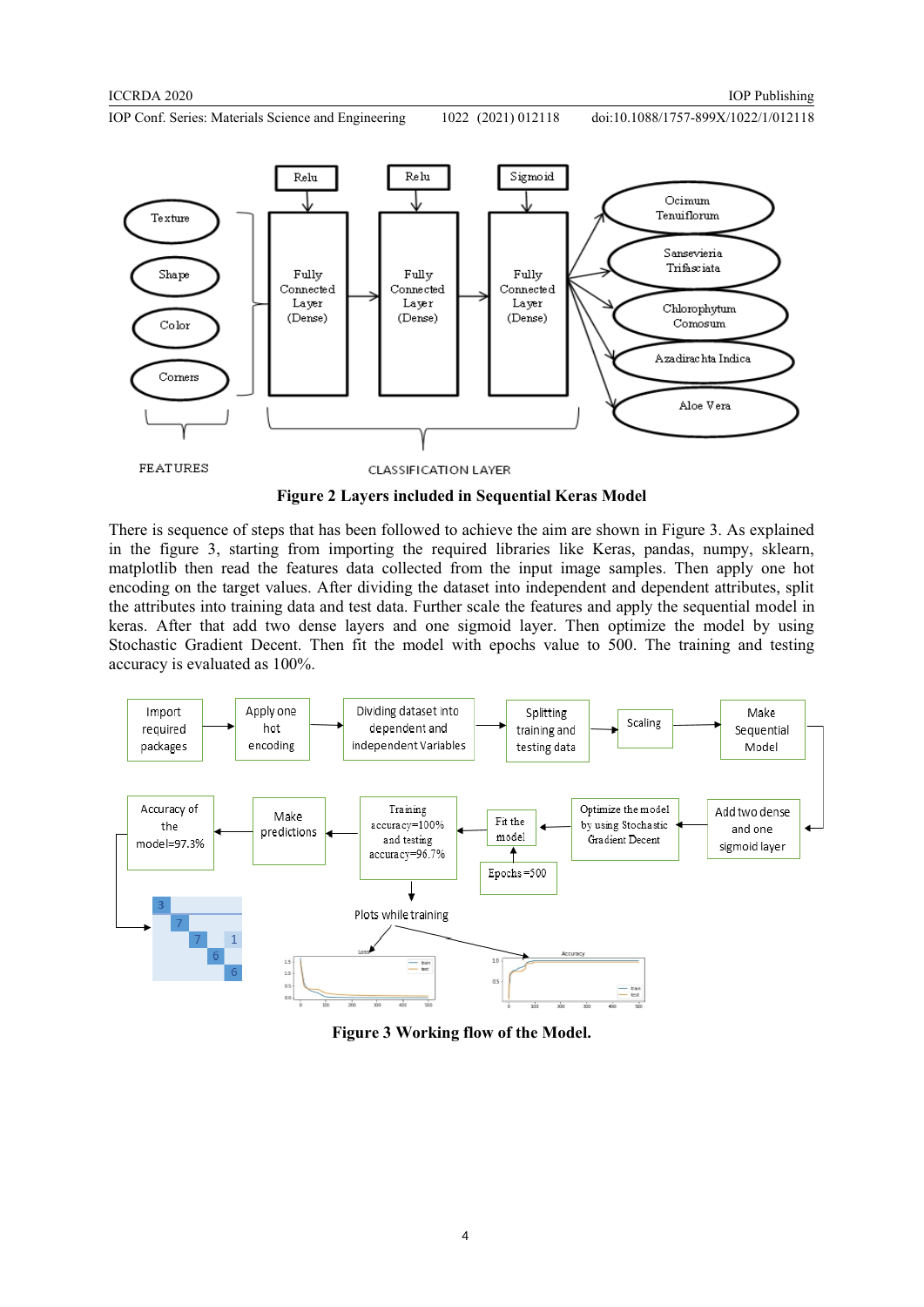| ICCRDA 2020                                         |                    | <b>IOP</b> Publishing               |
|-----------------------------------------------------|--------------------|-------------------------------------|
| IOP Conf. Series: Materials Science and Engineering | 1022 (2021) 012118 | doi:10.1088/1757-899X/1022/1/012118 |

and 96.7%.After making predictions on the model,the average accuracy is found to be 97.3%.

# **3. Results and Analysis**

Deep learning's mostly used framework is keras. Keras is a high level API to train and build models with full of flexibility and high performance. Guillermo L et al. (2016) classify the plants on the basis of morphological properties. He used simple visualization techniques for analyzation of model [14]. Pacifico, L. et al. (2019) applied different classification approaches to classify the plants based on the shape, color, and texture [15].

In this research the features like texture (Contrast, homogeneity, correlation, and energy), color, corners, valid corners and shape (area, perimeter, minor axis length major axis length) are evaluated. Further, the features size of (150, 14) is fed into the Keras sequential model. Three dense layers are added. First dense layer is added with 12 output dimension and 14 as an input dimension with *Relu* as an activation function and *he uniform*as thekernel initializer. Second dense layer is added with 14 output dimension *Relu* as an activation function and *he\_uniform*as thekernel initializer. In the third layer, 5 value is for output dimensions and *sigmoid* as an activation function. The model summary is shown in Figure 4. After defining the model, optimized with Stochastic Gradient Decent with learning rate of 0.01 and momentum of 0.9.Then compile the model with attributes loss as *categorical\_crossentropy,* optimizer and metrics chosen is accuracy. Now fit the model with training and testing data and epochs value set to 500.

| Layer (type)                                                            | Output Shape | Param # |
|-------------------------------------------------------------------------|--------------|---------|
| dense_1 (Dense)                                                         | (None, 12)   | 180     |
| dense_2 (Dense)                                                         | (None, 14)   | 182     |
| dense_3 (Dense)                                                         | (None, 5)    | 75      |
| Total params: 437<br>Trainable params: 437 <br> Non-trainable params: 0 |              |         |

**Figure 4 Model Summary** 

Training accuracy and testing accuracy is obtained as 100% and 96.7 % respectively. The plots of loss and accuracy while training is shown in Figure 5 and 6.Confusion matrix of the result is shown as in Figure 7.The average accuracy of the model is 97.2% while the 500 epochs as shown in Figure 8.



**Figure 5 Loss while training**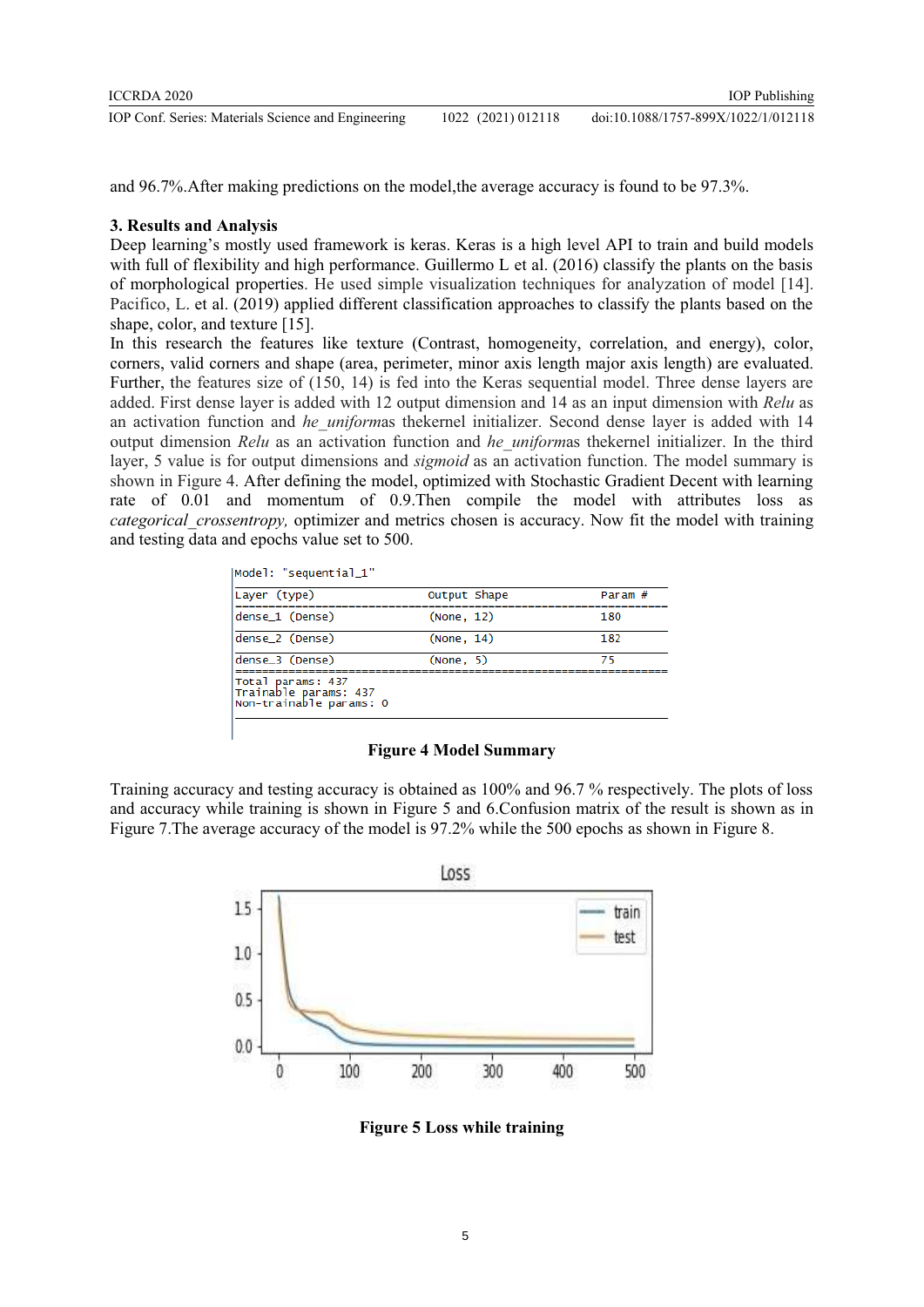

**Figure 6 accuracy while training** 



**Figure 7 Confusion matrix.**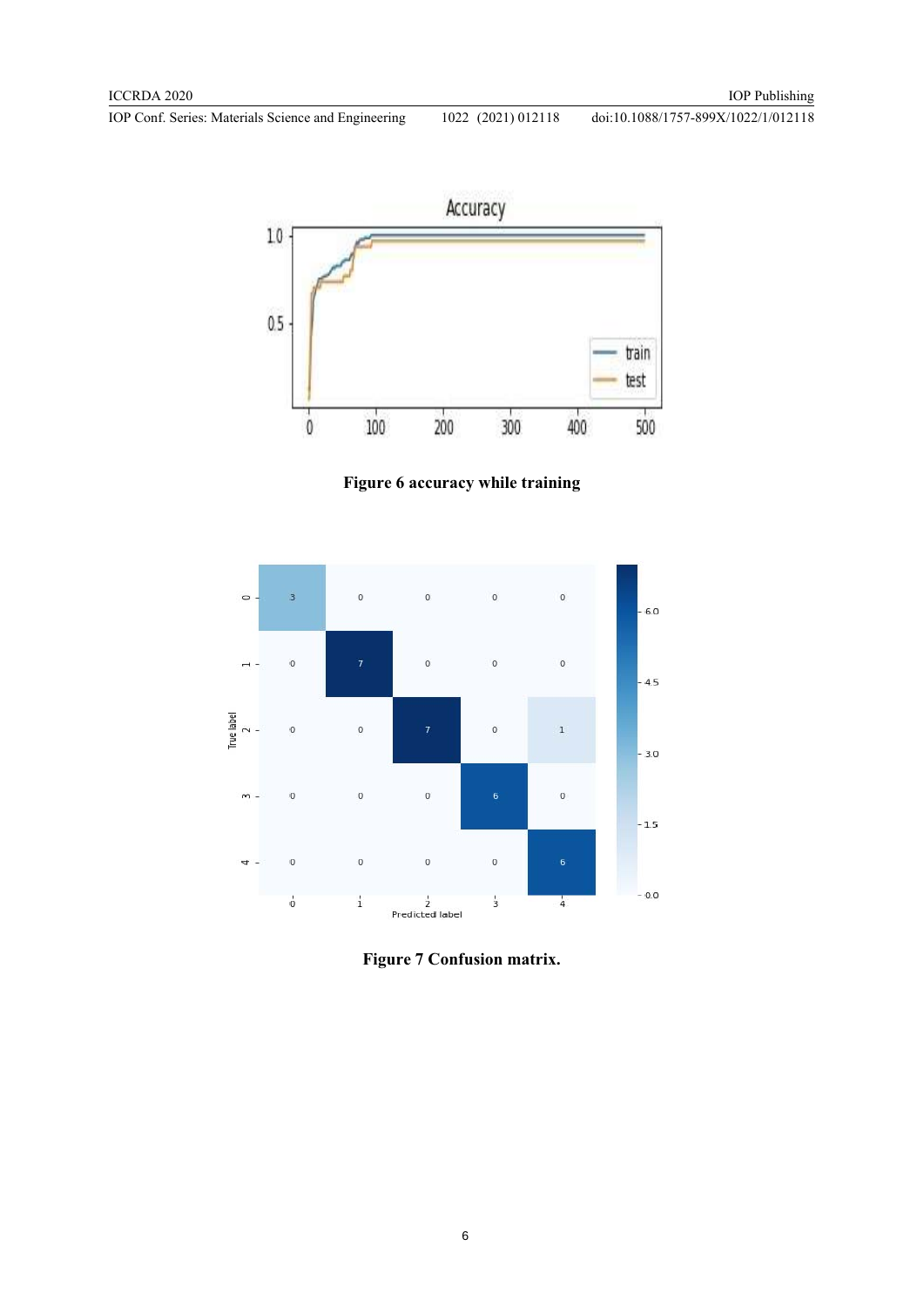doi:10.1088/1757-899X/1022/1/012118



**Figure 8 Plot of accuracies while 500 epochs.** 

### **4. Conclusion**

The main purpose of plant recognition should be for the well-being of the ecosystem. So in this work we have tested the dataset which is rich in oxygen and absorbs harmful gases from the atmosphere. We have applies a sequential model in keras and tested over 500 epochs and achieved accuracy of 100% for the training dataset and 96.7% for the testing dataset.

#### **References**

- [1] Aggarwal, S., & Bhatia, M. 2019. Anatomy of Leaf Classification Techniques. *Int. Conf. on Machine Learning, Big Data, Cloud and Parallel Computing (COMITCon)* .510-13. IEEE.
- [2] Bhatia, M., & Mittal, M. 2017. Big data & deep data: minding the challenges. *Deep Learning for image processing Applications*, 31, p.177.
- [3] Garcia-Garcia, A., Orts-Escolano, S., Oprea, S., Villena-Martinez, V., Martinez-Gonzalez, P., & Garcia-Rodriguez, J. 2018. A survey on deep learning techniques for image and video semantic segmentation. *Applied Soft Computing*, **70**, 41-65.
- [4] Anubha Pearline, S., Sathiesh Kumar, V., & Harini, S. 2019. A study on plant recognition using conventional image processing and deep learning approaches. *J. of Intelligent & Fuzzy Systems*, **36(3)**, 1997-2004.
- [5] Zhu, Y., Sun, W., Cao, X., Wang, C., Wu, D., Yang, Y., & Ye, N. 2019. TA-CNN: Two-way attention models in deep convolutional neural network for plant recognition. *Neurocomputing*, **365**, 191-200.
- [6] Aggarwal, S., Madaan, R.,& Bhatia, M.2020Morphological based Optimized Random Forest classification for Indian Oxygen Plants.*Int. J. on Emerging Technologies* **11(3),**707-14.
- [7] Pandey, M., Bhatia, M., & Bansal, A. 2016. IRIS based human identification: analogizing and exploiting PSNR and MSE techniques using MATLAB. In *Int.Conf. on innovation and challenges in cyber security (ICICCS-INBUSH)*, 231-35. IEEE.
- [8] Bansal, A. 2013. Implementing edge detection for detecting neurons from brain to identify emotions. *Int. J. of Computer Applications*, **61(9)**.
- [9] Bhatia, M., Bansal, A., & Yadav, D. 2017. A proposed quantitative approach to classify brain MRI. *Int. J. of System Assurance Engineering and Management*, **8(2)**, 577-84.
- [10] Madaan, A., Bhatia, M., & Hooda, M. 2018. Implementation of image compression and